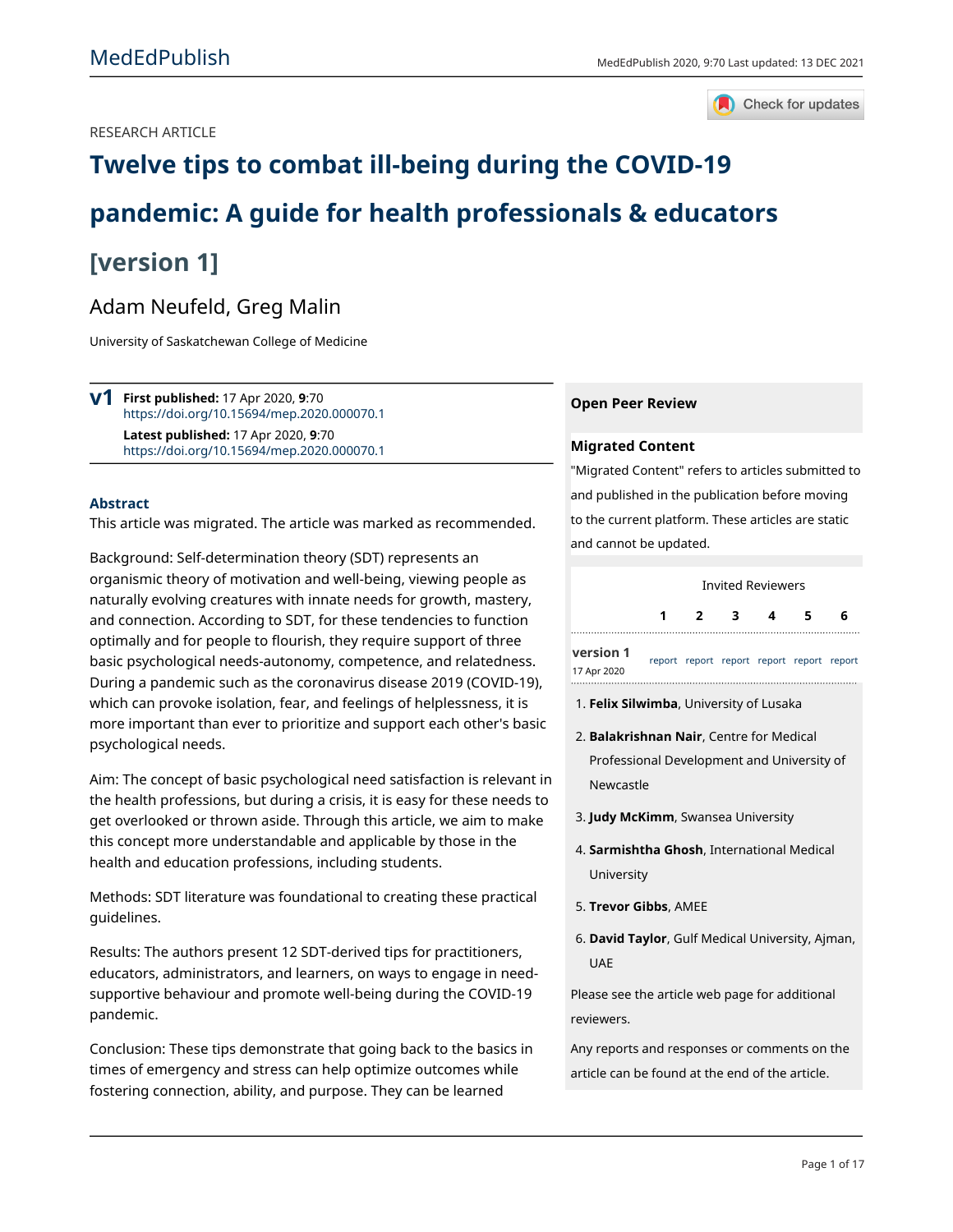through practice and applied to anything, from emails and social media, to teaching, to patient care.

#### **Keywords**

pandemic, COVID-19, ill-being, motivation, basic psychological needs

Corresponding author: Adam Neufeld (adam.neufeld@usask.ca)

Competing interests: No competing interests were disclosed.

Grant information: The author(s) declared that no grants were involved in supporting this work.

Copyright: © 2020 Neufeld A and Malin G. This is an open access article distributed under the terms of the Creative Commons Attribution License, which permits unrestricted use, distribution, and reproduction in any medium, provided the original work is properly cited.

How to cite this article: Neufeld A and Malin G. Twelve tips to combat ill-being during the COVID-19 pandemic: A guide for health professionals & educators [version 1] MedEdPublish 2020, 9:70 https://doi.org/10.15694/mep.2020.000070.1

First published: 17 Apr 2020, 9:70 https://doi.org/10.15694/mep.2020.000070.1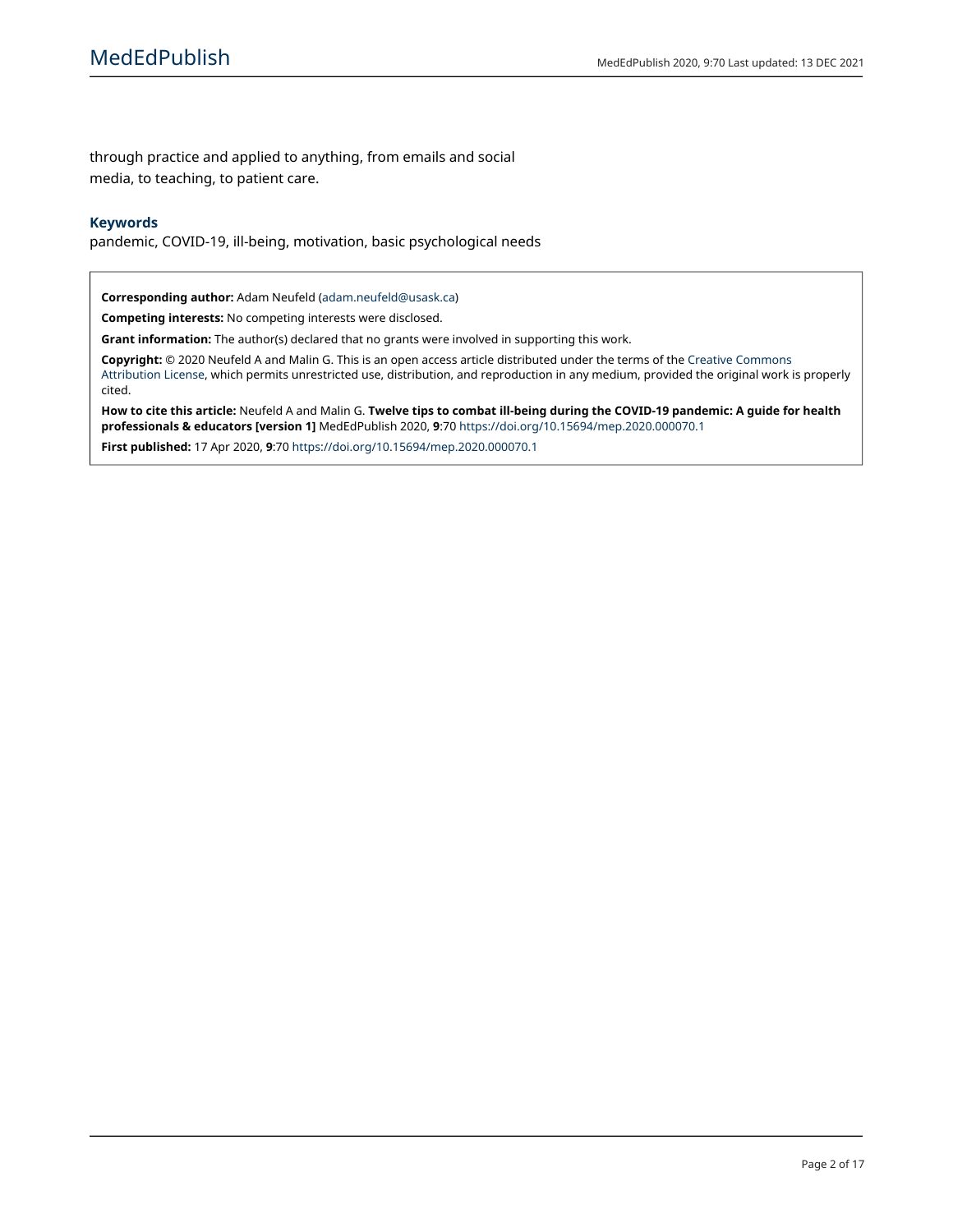**Practical tips and/or guidelines Open Access Open Access Open Access Open Access** 



# **Twelve tips to combat ill-being during the COVID-19 pandemic: A guide for health professionals & educators**

## **Adam Neufeld[1], Greg Malin[1]**

**Corresponding author:** Mr Adam Neufeld adam.neufeld@usask.ca

**Institution:** 1. University of Saskatchewan College of Medicine

**Categories:** Education Management and Leadership, Educational Theory, Behavioural and Social Sciences, Research in Health Professions Education

Received: 09/04/2020 Published: 17/04/2020

## **Abstract**

**Background:** Self-determination theory (SDT) represents an organismic theory of motivation and well-being, viewing people as naturally evolving creatures with innate needs for growth, mastery, and connection. According to SDT, for these tendencies to function optimally and for people to flourish, they require support of three basic psychological needs—autonomy, competence, and relatedness. During a pandemic such as the coronavirus disease 2019 (COVID-19), which can provoke isolation, fear, and feelings of helplessness, it is more important than ever to prioritize and support each other's basic psychological needs.

**Aim:** The concept of basic psychological need satisfaction is relevant in the health professions, but during a crisis, it is easy for these needs to get overlooked or thrown aside. Through this article, we aim to make this concept more understandable and applicable by those in the health and education professions, including students.

**Methods:** SDT literature was foundational to creating these practical guidelines.

**Results:** The authors present 12 SDT-derived tips for practitioners, educators, administrators, and learners, on ways to engage in need-supportive behaviour and promote well-being during the COVID-19 pandemic.

**Conclusion:** These tips demonstrate that going back to the basics in times of emergency and stress can help optimize outcomes while fostering connection, ability, and purpose. They can be learned through practice and applied to anything, from emails and social media, to teaching, to patient care.

**Keywords:** pandemic; COVID-19; ill-being; motivation; basic psychological needs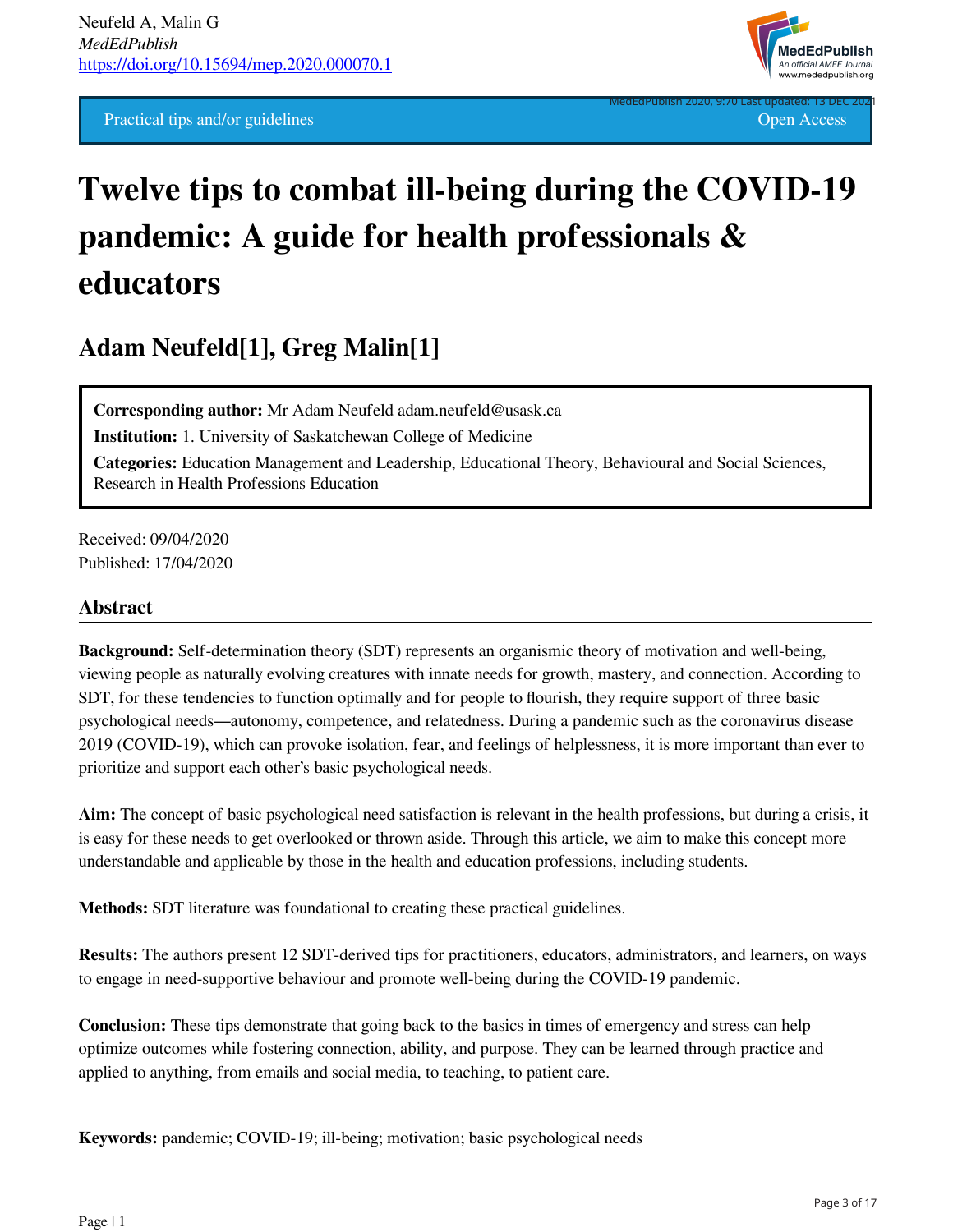

MedEdPublish 2020, 9:70 Last updated: 13 DEC 2021

## **Introduction**

As the novel coronavirus disease 2019 (COVID-19) continues to spread, directly affecting everyone's lives and testing the resilience of our health care systems, it is more important than ever to prioritize our health and well-being (Lau *et al.*, 2008). Part of this means supporting our leaders in the health professions (practitioners, teachers, administrators, and students), who despite lacking the workforce to meet demands and being at risk for burnout, even before COVID-19, continue to sacrifice for the good of others (Orsini, Binnie and Wilson, 2016a; Unadkat and Farquhar, 2020). As we prepare for what lies ahead, it is important to stick to the basics when supporting each other, both for maintaining our own and others' well-being. This article uses self-determination theory (SDT) as a framework to provide guidance on this.

Backed by 30 years of research, SDT tells us that all human-beings require fulfilment of three basic psychological needs for optimal health, resilience, and well-being—autonomy, competence, and relatedness (Ryan and Deci, 2017). Autonomy is our need for agency and to feel in control of our lives (as opposed to feeling controlled or helpless). Relatedness is our need to feel connected and that we matter to those around us, which is deeply satisfied when we feel respected and valued. Competence is our need to feel effective in what we do, which is fuelled by overcoming challenges. It helps buffer fatigue and burnout by revitalizing us and enabling us to tackle new challenges. Research shows that supporting these basic psychological needs is associated with a range of beneficial outcomes, including deeper commitment, greater mental toughness, increased productivity, and better overall coping and well-being (Vansteenkiste and Ryan, 2013;Mahoney *et al.*, 2014; Ryan and Deci, 2017; Orsini, Binnie and Wilson, 2016a).

In his article on caring for caregivers during COVID-19 (Rigby, 2020), SDT expert Scott Rigby describes how these essential human needs can often be mistaken for luxury ingredients (for when times are good), when in fact they are essential to heed in a time of crisis. In light of COVID-19, other articles have emerged which echo this sentiment—that SDT's need satisfaction model can be used as a framework to help support peoples' well-being during the pandemic, including doctors (Teoh and Kinman, 2020; Parrish, 2020). As we come to grips with COVID-19 and the disruption it brings to our lives, let us remember and foster the basic nutriments we all need in common—autonomy, competence, and relatedness. The following 12 tips are outlined in relation to these basic needs (though many overlap) and how to support them during COVID-19. They are meant to provide a blueprint for ways that health professionals and educators can support each other and boost morale, performance, and well-being.

## **Autonomy**

## *Tip 1—Provide rational 'why' guidance*

A pandemic like COVID-19 represents a chaotic time and demands systematic and timely adjustment, often requiring leaders to adopt a "command and control" style of leadership (Snowden, 2010). This can be critical for disseminating timely information, and for creating the necessary sense of urgency people need to buy in. That said, using controlling ("these are the rules") directives, without an adequate explanation, tends to undermine autonomy and lead to defiance. Without taking the time to provide rationale for decisions (i.e. when sending email updates, implementing policy changes, making requests of people, etc.), which is critical to supporting autonomy (Deci and Ryan, 2008;Orsini, Binnie and Wilson, 2016b), people will simply not internalize the message. Whether with patients, employees, or students, doing so shows them they are worthy of it being explained to (which helps them feel like stakeholders) and lays the foundation for better engagement and commitment.

## *Tip 2—Take (and encourage) accountability*

Another important consideration is that the vast majority of health professionals are trained to work in relatively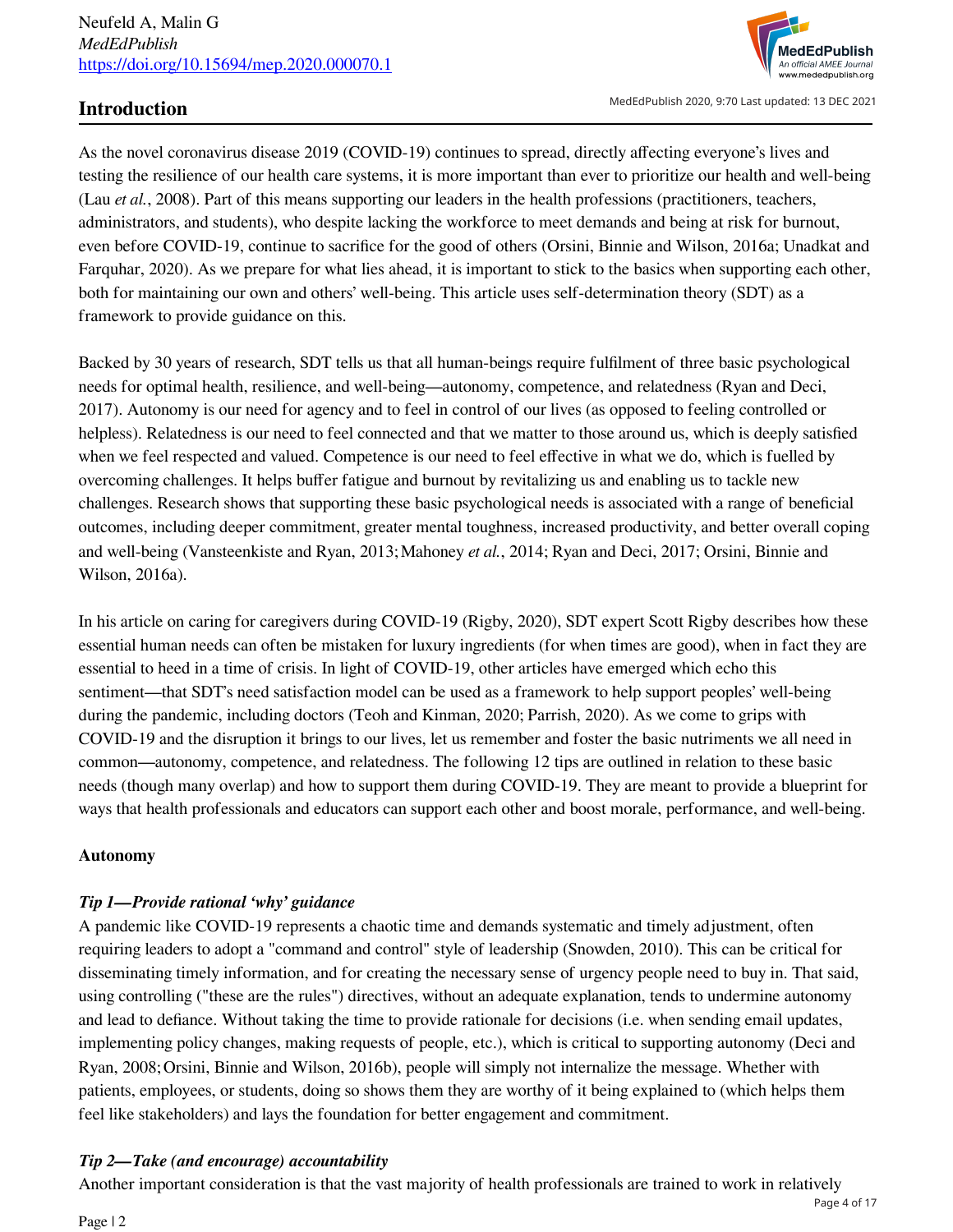

stable environments (i.e. with predictable variables), so during a time of crisis, redetabublish 2020 and the place of the C<sub>2021</sub> relative inexperience. Everyone is feeling uncertain and learning how to cope, so whether you are a leader or staff or student, it is important to consider and acknowledge others' perspectives in this time. This may be especially relevant to remote workers. For example, while institutions scramble to get the technology right, a common and unfortunate consequence can be to lose sight of virtual leadership and team dynamics. This can inadvertently lead managers to micromanage, time monitor, and use other controlling tactics to press for accountability—all which are counterproductive and undermine remote workers' autonomous motivation (Rajkumar *et al.,* 2016). It is therefore critical to trust in remote workers and their ability to self-direct, during these times. While this invariably requires more flexibility and open communication, empowering people and supporting their autonomy will better facilitate engagement and productivity, than imposing strict external monitoring (Williams and Deci, 1998).

## *Tip 3—Re-invent ways to be autonomy-supportive*

Working remotely during a pandemic can be exceptionally challenging. For example, telephone and computer interfaced communication can lead to poorer public and patient engagement; however, it can also bolster it, depending on what is emphasized (O'Connor *et al.*, 2016). This is where fostering autonomy-support can pay dividends (i.e. presenting information factually and non-judgementally, actively engaging others while taking their perspectives and needs into account, and providing opportunities for choice) (Williams and Deci, 2001; Williams *et al.*, 1999). While achieving this can be a little challenging even in the classroom, office, or clinic setting, with some strategic effort, supporting peoples' autonomy can unlock more meaningful and productive exchanges. One way to do this for educators and administrators is to utilize various online platforms that enable group chat and video conferencing, since these promote participant discussion and offer choices for engagement. Similarly, as COVID-19 provokes policy changes in health care provision, health providers can successfully adapt their practices by using telemedicine or video conferencing (Gibson *et al.*, 2011; Zhou *et al.*, 2020) and enrich the quality and outcomes of those interactions by focusing on providing autonomy-supportive patient care (Rubeis, Schochow and Steger, 2018; Entwistle *et al.*, 2010).

## *Tip 4—Communicate mindfully*

During a pandemic (e.g. COVID-19), when there are literally hour-by-hour updates and new public health policies being proposed and implemented, it can be challenging for leadership to convey actionable information without being harsh or controlling (Gerwin, 2012). A key to achieving this is to try to remain transparent, forthcoming, and consistent (i.e. without overpromising anything, glossing over tough news, or changing positions without justification). To that end, using autonomy-supportive language (e.g. "can," "may," and "could,") rather than controlling language (e.g. "must," "need," and "should") can go a long way, towards optimizing the delivery and how well the message is received (Kusurkar, Croiset and Ten Cate, 2011). Clearly, using procedural language may at times be necessary for public safety, but avoiding it where possible will improve the likelihood that people will accept direction. This is because autonomy-supportive language improves peoples' ability to process what is happening, which tends to facilitate their ability to cope with stress (Weinstein and Ryan, 2011). In turn, it tends to translate into them being more empathic toward others (Williams and Deci, 1996).

## **Competence**

## *Tip 5—Reconnect with the purpose of supporting others*

Although health professionals and educators may be well-positioned to help others and find purpose in their lives right now, during this time of stress and long work hours, it is good to reconnect with that purpose, and to not lose sight of it. Consider medical students, who are currently unable to engage in clinical work and who have to find that purpose through other means (e.g. volunteering). For inspiring examples of ways that medical students are responding to the COVID-19 pandemic and trying to support others, see the Canadian Medical Association's website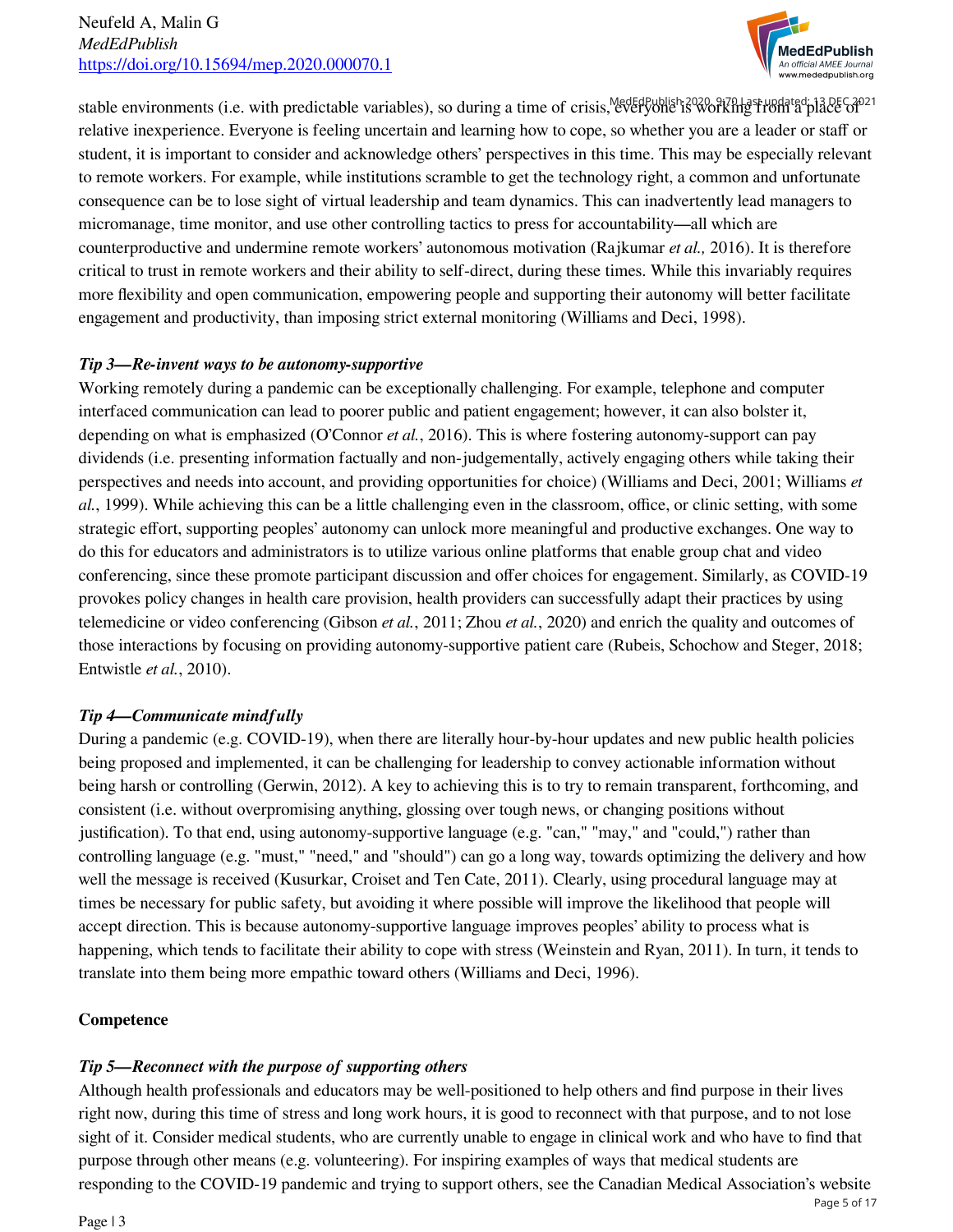

[\(www.covidkindness.ca\)](http://www.covidkindness.ca). For anyone whose volition and energy may be lacking, it may be helpful to get this dived side-projects, or to schedule additional telephone calls, e-meetings, or group chats (e.g. with team members, organization leaders, or with friends & family). Leaders would do well to try and support this in their faculty, staff, and learners.

## *Tip 6—Find structure in the uncertain*

Let's face it—during a pandemic, all of our routines are thrown off and the world can seem a pretty uncertain place. This can stunt people's sense of motivation and halt momentum in its tracks. Suddenly, meeting deadlines, studying for exams, and even basic chores like cooking, cleaning, and personal hygiene can become difficult. While staying optimistic and keeping the big picture in mind is beneficial, so is breaking up your day into chunks and focusing on small goals, while taking appropriate breaks. Creating things to check off (e.g. cooking, cleaning, exercising, studying) can be surprisingly satisfying and help restore our purpose and self-determination. This can also help us accept our reality and transform grief or inertia into action—e.g. I can wash my hands to stay safe. I can start with a modest meal plan or ask for help with groceries. I can follow my normal bedtime and wake up routine, and schedule in exercise. I can live in the basement to protect my family. I can develop protocols to protect our teams in the hospital and care for patients through telemedicine. Setting these kinds of goals can bolster our health and well-being and help us persist during times of hardship.

## *Tip 7—Educate others with empathy*

As a leader in health and education, many will look to you for guidance during a pandemic, such as COVID-19. While educating others may fall outside your work duties, it can significantly benefit others and help mitigate public health risks—especially if you notice others are misunderstanding (or ignoring) important regulations, such as with social distancing. The challenge is how to respectfully address other people without policing or causing defensiveness. According to SDT, which emphasizes motivation for change emerging from within the person (versus by external coercion), autonomy-support and basic need satisfaction are key players in this process (Vansteenkiste and Sheldon, 2006). Basically, people do not tend to internalize values prescribed by others they do not feel connected to, feel pressured by, or that are too underly or overly challenging (Patrick and Williams, 2012; Miller and Rollnick, 2012). Hence, reaching out to and inspiring change within others may best be accomplished through first acknowledging their views and readiness for change, followed by provision of information and/or feedback to help them master the content. Practically, this might mean leading with questions (rather than directives), challenging ideas in constructive ways that promote self-discovery (instead of telling them the answers) and creating opportunities for choices. One example of this might be posting an educational message through social media and including a few user-friendly links or resources. This gets your point across (which can inform and challenge peoples' beliefs and actions), promotes self-reflection (since it minimizes confrontation), and supports peoples' confidentiality and choices (e.g. to ignore it, engage in public or private discussion, or share with others, etc.).

## *Tip 8—Engage in activities that excite joy and interest*

As we isolate in our homes and look for ways to stay engaged, it can be easy to forget about doing things for fun. Spoiler alert: binge watching Netflix will only subdue restlessness for so long… Though a pandemic is surely a callto-action that, for many, necessitates going into work-mode, it can also serve as a time for reflection—about the things that really matter to us, what our priorities, interests, and commitments are, and what brings joy to our lives. Whether it is listening to or making music, starting a new family tradition, creating art, reading, or writing, or mastering a new hobby—whatever it is you enjoy doing simply out of interest and joy—that may be what helps sustain your motivation and wellness the most. And, if you happen to be in a position to help others engage in their own autonomous interests and activities—be it colleagues, patients, friends, or family—you will be playing an instrumental role in helping them form their own sense of mastery, growth, and vitality (Mouratidis *et al.*, 2011; Nix *et al.*, 1999).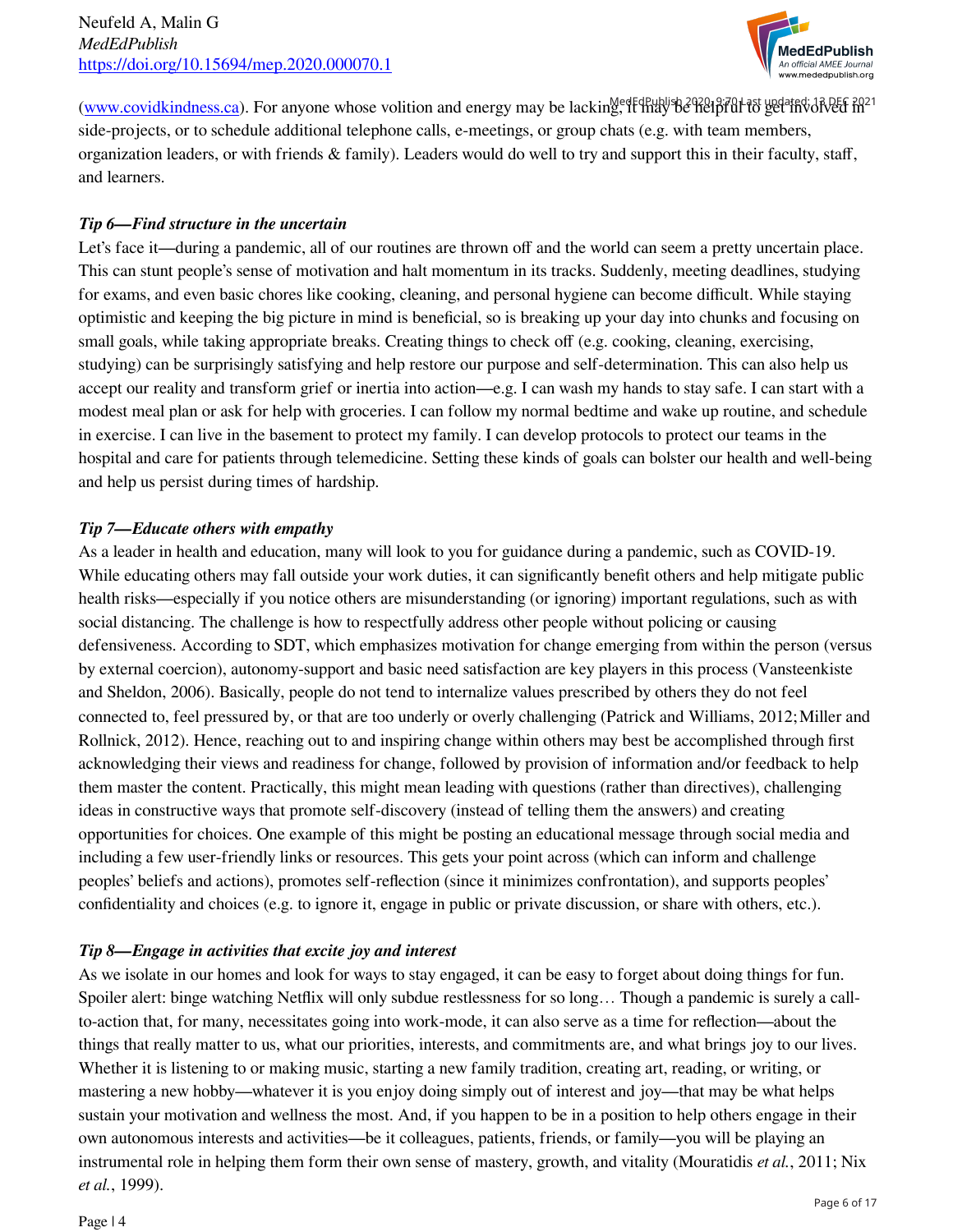

MedEdPublish 2020, 9:70 Last updated: 13 DEC 2021

#### **Relatedness**

## *Tip 9—Distance physically but not socially*

To help "flatten the curve" of COVID-19, new government policies are regulating that everyone stay at home and practice "social distancing." This is obviously key for mitigating health risks, and by many is considered a privilege. However, being isolated against one's will can wreak serious havoc on peoples' psychological well-being. For some, satisfying our needs for human connection may simply translate to using more video technology (e.g. Zoom, FaceTime, WhatsApp), in place of emails or texts, which can be less interactive and need-fulfilling. Video technology can also double to facilitate quality curriculum delivery for teachers (Rice and Mckendree, 2013), more productive meetings and workdays for educators, administrators, and remote workers (e.g. through team "huddles") (Johnson, 2018), and potentially better patient-care for those isolated in hospital (e.g. through virtual patient-doctor interactions, or sharing video conference calls with loved ones) (Wind *et al.*, 2020).

## *Tip 10—Take care of your own basic needs*

For many, the workplace provides an environment ripe for need satisfaction—offering challenges, opportunities for achievement, and camaraderie. When that is lacking (i.e. due to social distancing and working from home), it may be helpful for individuals to consider their own basic needs for motivation and well-being, and if they are struggling, make adjustments to rectify their new situation. Relatedly, people in the health professions believe very strongly in the value of helping others (many working relentlessly on the frontlines), often at the cost of their own health and basic needs. What is important to remember is that healthcare workers are terrified and vulnerable too, making it indispensable for them to prioritize self-care, to stick together, and to support each other's basic needs (Teoh and Kinman, 2020; Orsini, Binnie and Wilson, 2016b). While it is normal that many are not feeling "okay," at this time, and it may not feel quite right to ask, "how are you?" or "are you okay?", the value of reminding ourselves and each other to engage in self-care cannot be overstated. While this can often be a conflict for health education workers, you cannot pour water into another's glass if your own is empty.

## *Tip 11—Utilize social media with care*

Self-isolation will inevitably ramp up social media use and online communication, and this can be helpful for staying connected and informed during times of disaster (Keim and Noji, 2011). Indeed, social networks provide immediate access to news articles, live feeds and video content, commentaries, and forums—all of which can cater to our basic needs and help guide our day-to-day actions (Zhu and Chen, 2015). However, taking in more information does not necessarily give us more control over the uncontrollable, and sometimes we can lose the trees for the forest. As is already being seen with COVID-19 (Depoux *et al.*, 2020), social media can also propagate misinformation, spur destructive arguments, and exacerbate stress and anxiety (Akram and Kumar, 2017; Brooks, 2015; Vannucci, Flannery and Ohannessian, 2017). That said, during this stressful time, consider the person behind the screen. Social media can bring us together and help us satisfy our needs for wellness, or it can segregate us and thwart our basic needs—we get to determine the outcome.

## *Tip 12—Listen to hear, not to problem-solve*

Acknowledging others' thoughts and feelings is critical in a time like COVID-19. At a time when tension and stress are heightened, sometimes opinions will vastly differ and it can lead to frustration and anger. As a manager, teacher, practitioner, or learner, it is important not to get defensive, to take a breath, and to do our best to listen—not for the sake of simply solving a problem, but to support each other. According to SDT, when people feel heard, they feel less controlled and more connected, and it puts them in a better position to be creative, persistent, and to problemsolve (Ryan and Deci, 2017). This may be especially relevant in pressure-filled work environments (e.g. hospitals), where it is easy to become distracted and others' basic psychological needs can get overshadowed. At this time, when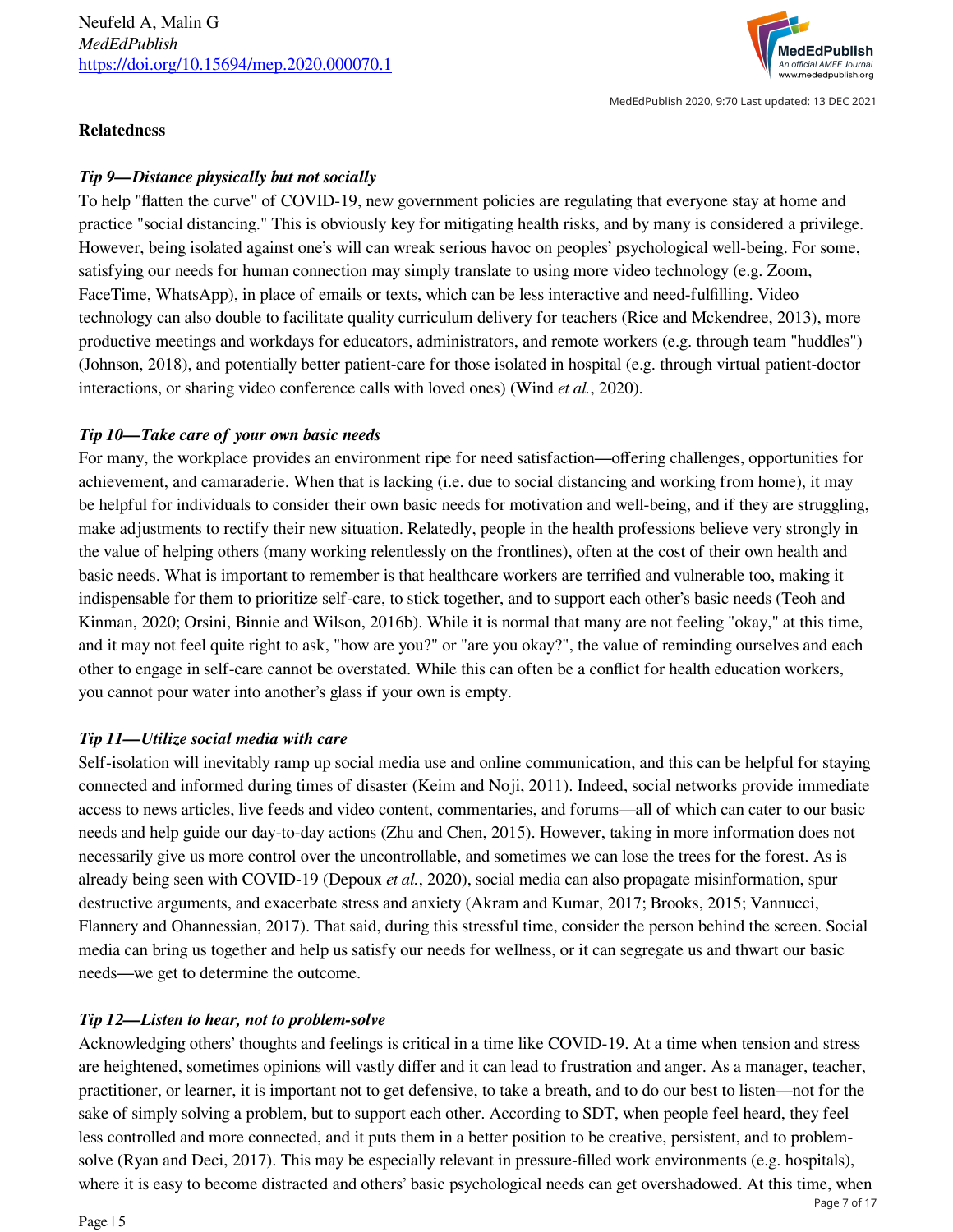

everyone is grieving some kind of loss—a loved one, a job, a graduation, or just some normalcy—it is important to<sup>021</sup> lean on each other and take a few minutes to just listen (Stroebe *et al.*, 1996). Although physicians and health care leaders may be trained to compartmentalize their emotional responses, the moral injury associated with COVID-19 may take weeks, months, or even years to process and overcome, and they need the support too (Maunder *et al.*, 2008).

## **Conclusions**

Basic psychological need satisfaction is especially relevant during a pandemic such as COVID-19, when well-being and motivation stand to take a hit. The 12 tips mentioned in this article speak to these psychological needs and ways to support them. While they are written for health professionals (practitioners, teachers, administrators, and students) and are intended to help especially during the current pandemic (COVID-19), these hints largely deal with self-regulation, leadership dynamics, and communication methods that undermine or promote peoples' basic needs. Hence, they demonstrate that most anyone can engage in need-supportive behaviour and leadership, which can enhance our morale and well-being, performance, and ability to withstand hardship—through feelings of autonomy, competence, and relatedness.

These 12 tips can be applied in numerous types of scenarios, depending on the context (e.g. teaching students, managing a department and communicating with staff, working in clinics, in hospital, or from home). They may lend themselves to small or large group settings (e.g. online group-based learning), interactive meetings (e.g. telemedicine, or remote work meetings), and for individuals, in isolated settings.

## **Take Home Messages**

During a pandemic such as COVID-19, let us remember and foster the basic needs we all share in common for optimal functioning and well-being—autonomy, competence, and relatedness. These essential human psychological needs can often be overlooked or thrown aside during times of hardship, when they may be most useful and beneficial to pay attention to.

## **Notes On Contributors**

Adam Neufeld, MSc is a graduating medical student at the University of Saskatchewan and incoming Family Medicine resident at the University of Calgary. His areas of interest are in medical education and positive psychology.<https://orcid.org/0000-0003-2848-8100>

Greg Malin, MD, PhD is a member of faculty in the Department of Academic Family Medicine at the University of Saskatchewan. His research interests are in medical education, self-determination, and well-being. <https://orcid.org/0000-0001-5650-4353>

## **Acknowledgements**

None.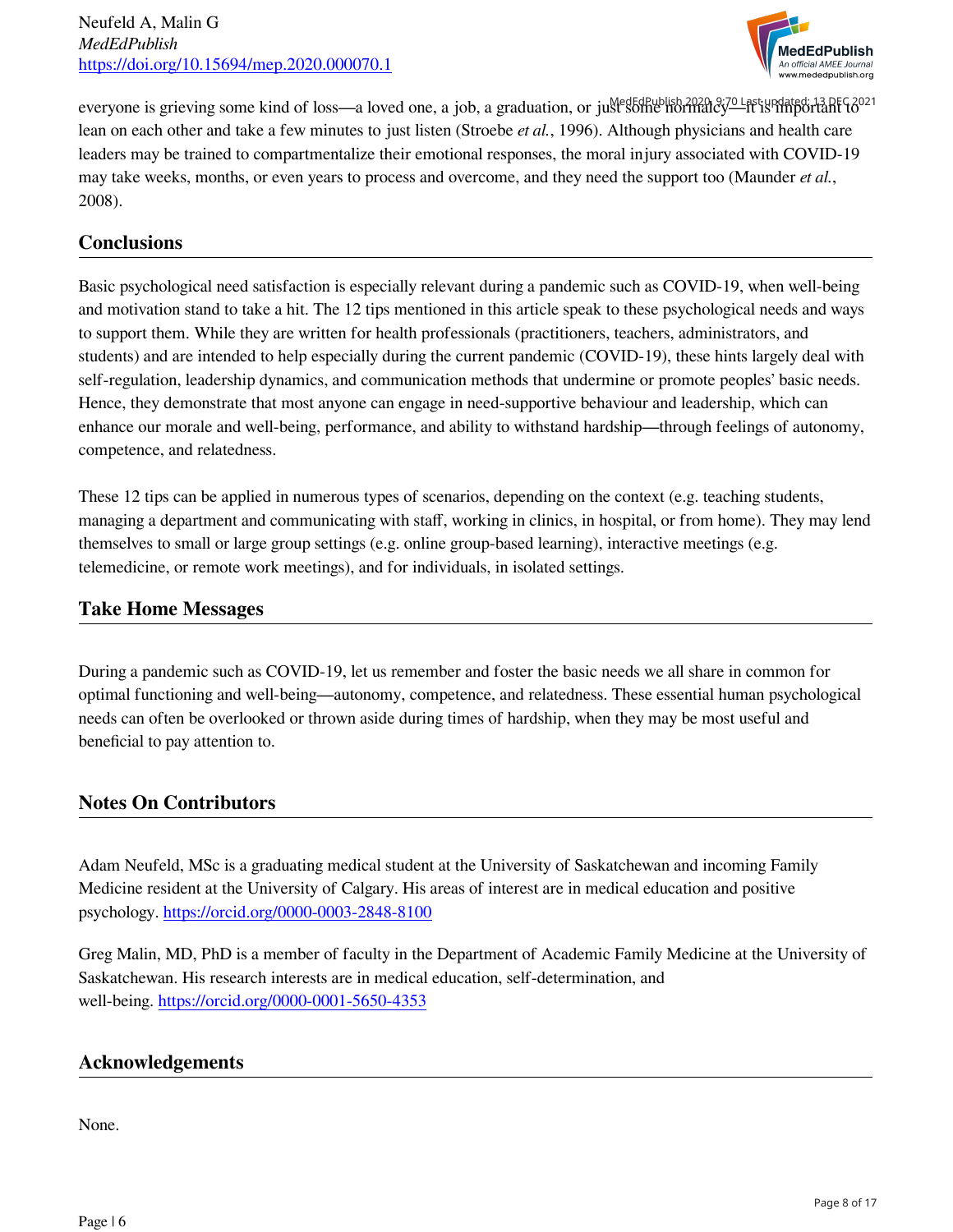

## **Bibliography/References**

MedEdPublish 2020, 9:70 Last updated: 13 DEC 2021

Akram, W. and Kumar, R. (2017) 'A study on positive and negative effects of social media on society', *International Journal of Computer Sciences and Engineering*. <https://doi.org/10.26438/ijcse/v5i10.351354>

Brooks, S. (2015) 'Does personal social media usage affect efficiency and well-being' *Computers in Human Behavior*. <https://doi.org/10.1016/j.chb.2014.12.053>

Deci, E. L. and Ryan, R. M. (2008) 'Self-determination theory: a macrotheory of human motivation, development, and health', *Canadian Psychology*, 49(3), pp. 182–185. <https://doi.org/10.1037/a0012801>

Depoux, A., Martin, S., Karafillakis, E., Bsd, R. P., *et al.* (2020) 'The pandemic of social media panic travels faster than the COVID-19 outbreak', *Journal of Travel Medicine*. <https://doi.org/10.1093/jtm/taaa031>

Entwistle, V. A., Carter, S. M., Cribb, A. and McCaffery, K. (2010) 'Supporting patient autonomy: the importance of clinician-patient relationships', *Journal of General Internal Medicine*.<https://doi.org/10.1007/s11606-010-1292-2>

Gerwin, L. E. (2012) 'The challenge of providing the public with actionable information during a pandemic', *Journal of Law, Medicine and Ethics*.<https://doi.org/10.1111/j.1748-720X.2012.00695.x>

Gibson, K. L., Coulson, H., Miles, R., Kakekakekung, C., *et al.* (2011) 'Conversations on telemental health: listening to remote and rural first nations communities', *Rural and Remote Health*. Available at: <https://www.rrh.org.au/journal/article/1656>(Accessed: 8 Apr 2020).

Johnson, I. (2018) 'Communication huddles: the secret of team success', *Journal of Continuing Education in Nursing*. <https://doi.org/10.3928/00220124-20180918-04>

Keim, M. E. and Noji, E. (2011) 'Emergent use of social media: a new age of opportunity for disaster resilience', *American Journal of Disaster Medicine*.<https://doi.org/10.1017/S1049023X11003190>

Kusurkar, R. A., Croiset, G. and Ten Cate, T. J. (2011) 'Twelve tips to stimulate intrinsic motivation in students through autonomy-supportive classroom teaching derived from self-determination theory', *Medical Teacher*. <https://doi.org/10.3109/0142159X.2011.599896>

Lau, A. L. D., Chi, I., Cummins, R. A., Lee, T. M. C., *et al.* (2008) 'The SARS (Severe Acute Respiratory Syndrome) pandemic in Hong Kong: effects on the subjective wellbeing of elderly and younger people', *Aging and Mental Health*.<https://doi.org/10.1080/13607860802380607>

Mahoney, J., Ntoumanis, N., Mallett, C. and Gucciardi, D. (2014) 'The motivational antecedents of the development of mental toughness: a self-determination theory perspective', *International Review of Sport and Exercise Psychology*. <https://doi.org/10.1080/1750984X.2014.925951>

Maunder, R. G., Leszcz, M., Savage, D., Adam, M. A., *et al.* (2008) 'Applying the lessons of SARS to pandemic influenza: an evidence-based approach to mitigating the stress experienced by healthcare workers', *Canadian Journal of Public Health*. <https://doi.org/10.1007/BF03403782>

Miller, W. R. and Rollnick, S. (2012) 'Meeting in the middle: motivational interviewing and self-determination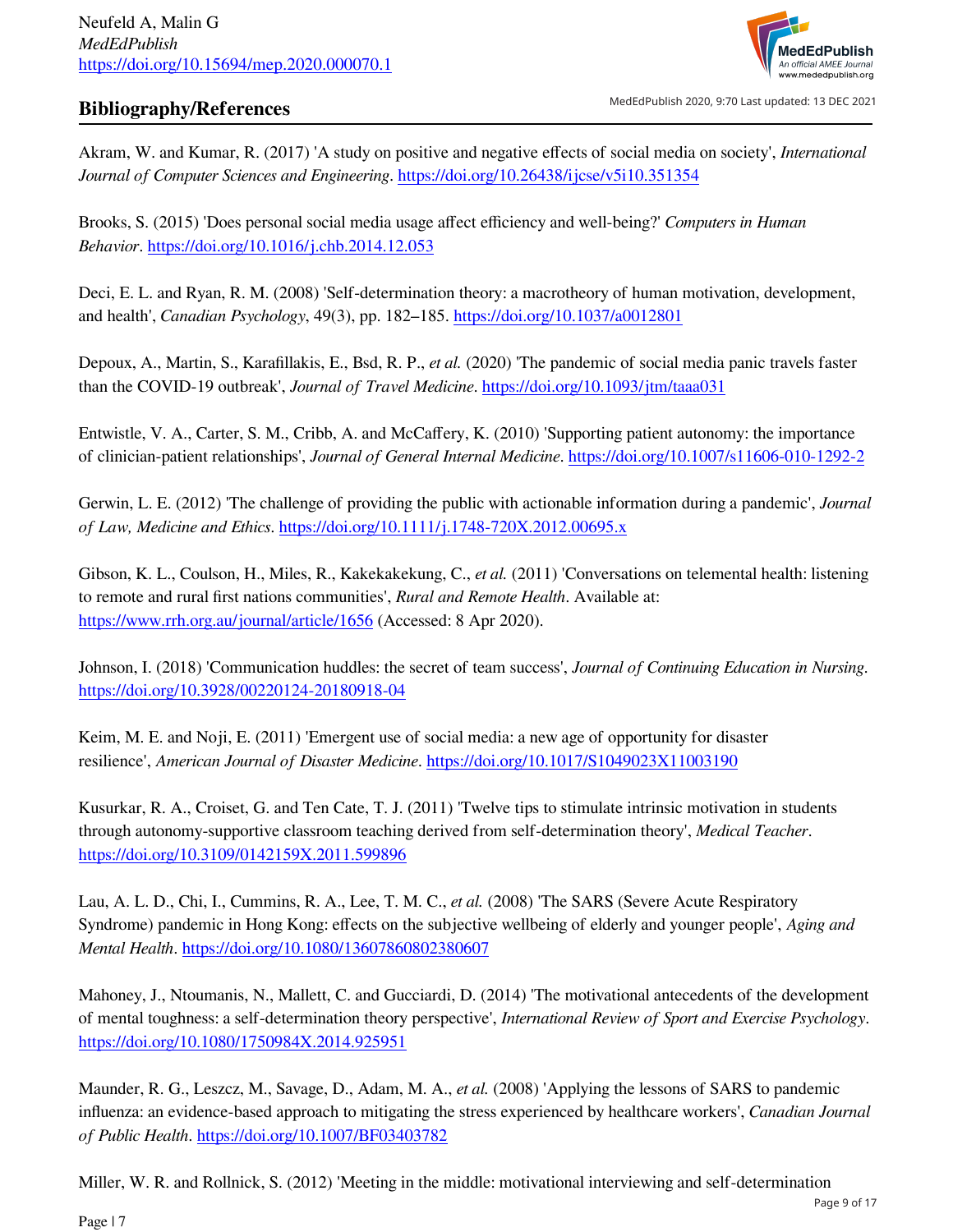

theory', *International Journal of Behavioral Nutrition and Physical Activity*. https://doi.org/10.11786/1479-5868-9-25021

Mouratidis, A. A., Vansteenkiste, M., Sideridis, G. and Lens, W. (2011) 'Vitality and interest-enjoyment as a function of class-to-class variation in need-supportive teaching and pupils' autonomous motivation', *Journal of Educational Psychology*, 103(2), pp. 353–366.<https://doi.org/10.1037/a0022773>

Nix, G. A., Ryan, R. M., Manly, J. B. and Deci, E. L. (1999) 'Revitalization through self-regulation: the effects of autonomous and controlled motivation on happiness and vitality', *Journal of Experimental Social Psychology*. <https://doi.org/10.1006/jesp.1999.1382>

O'Connor, S., Hanlon, P., O'Donnell, C. A., Garcia, S., *et al.* (2016) 'Understanding factors affecting patient and public engagement and recruitment to digital health interventions: a systematic review of qualitative studies', *BMC Medical Informatics and Decision Making*. <https://doi.org/10.1186/s12911-016-0359-3>

Orsini, C., Binnie, V. I. and Wilson, S. L. (2016a) 'Determinants and outcomes of motivation in health professions education: a systematic review based on self-determination theory', *Journal of Educational Evaluation for Health Professions*, 13, p. 19.<https://doi.org/10.3352/jeehp.2016.13.19>

Orsini, C., Binnie, V. I. and Wilson, S. L. (2016b) 'Determinants and outcomes of motivation in health professions education: a systematic review based on self-determination theory', *Journal of Educational Evaluation for Health Professions*.<https://doi.org/10.3352/jeehp.2016.13.19>

Parrish, A. (2020) *Self-Determination Theory: how it can help you thrive in uncertain times*. Available at: <https://www.bishopg.ac.uk/self-determination-theory-how-it-can-help-you-thrive-in-uncertain-times/>(Accessed: 6 Apr 2020).

Patrick, H. and Williams, G. C. (2012) 'Self-determination theory: its application to health behavior and complementarity with motivational interviewing', *International Journal of Behavioral Nutrition and Physical Activity*. <https://doi.org/10.1186/1479-5868-9-18>

Rajkumar, M., Venkataraman, A. and Gayathri, M. (2016) *Micromanagement: an employee's adversary*. Available at: <https://www.iiste.org/Journals/index.php/EJBM/article/view/31132/31968> (Accessed: 8 Apr 2020).

Rice, S. and Mckendree, J. (2013) 'e-Learning', in *Understanding Medical Education: Evidence, Theory and Practice: Second Edition.* Wiley Blackwell, pp. 161-173. <https://doi.org/10.1002/9781118472361.ch12>

Rigby, S. (2020) *Here's how to care for caregivers in the time of coronavirus.* Available at: [https://www.linkedin.com/pulse/heres-how-care-caregivers-time-coronavirus-scott-rigby/fbclid=IwAR1hXWXvgZ](https://www.linkedin.com/pulse/heres-how-care-caregivers-time-coronavirus-scott-rigby/?fbclid=IwAR1hXWXvgZCv0Jw5cLWCsF27gWc1KmMMKtRfQ8lo9fQqBsg2Ukx08csdeOg) [Cv0Jw5cLWCsF27gWc1KmMMKtRfQ8lo9fQqBsg2Ukx08csdeOg](https://www.linkedin.com/pulse/heres-how-care-caregivers-time-coronavirus-scott-rigby/?fbclid=IwAR1hXWXvgZCv0Jw5cLWCsF27gWc1KmMMKtRfQ8lo9fQqBsg2Ukx08csdeOg) (Accessed: 4 Apr 2020).

Rubeis, G., Schochow, M. and Steger, F. (2018) 'Patient autonomy and quality of care in telehealthcare', *Science and Engineering Ethics*. <https://doi.org/10.1007/s11948-017-9885-3>

Ryan, R. M. and Deci, E. L. (2017) *Self-Determination Theory: Basic Psychological Needs in Motivation, Development, and Wellness.* New York: Guilford Publishing.

Snowden, D. (2010) *The Cynefin Framework, CognitiveEdge*. Available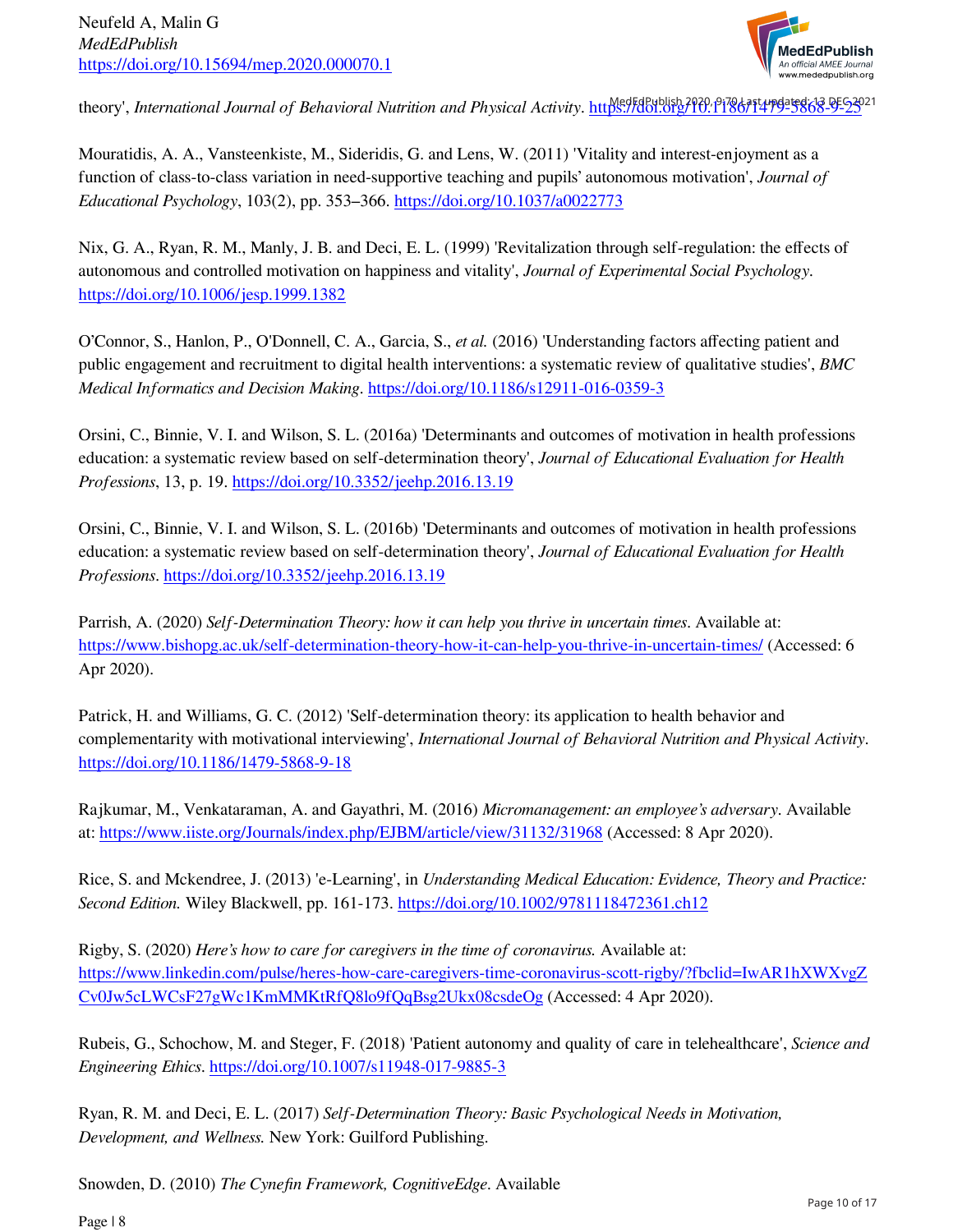

at: <https://cognitive-edge.com/videos/cynefin-framework-introduction/>(Accessed: 7 Apr 2020).<sup>70</sup> Last updated: 13 DEC 2021

Stroebe, W., Stroebe, M., Abakoumkin, G. and Schut, H. (1996) 'The role of loneliness and social support in adjustment to loss: A test of attachment versus stress theory', *Journal of Personality and Social Psychology*. <https://doi.org/10.1037/0022-3514.70.6.1241>

Teoh, K. and Kinman, G. (2020) *Looking after doctors' mental wellbeing during the covid-19 pandemic*, *BMJ Opinion*. Available at:<https://go.shr.lc/39nkhY6>(Accessed: 5 Apr 2020).

Unadkat, S. and Farquhar, M. (2020) 'Doctors' wellbeing: self-care during the covid-19 pandemic', *BMJ (Clinical research ed.)*.<https://doi.org/10.1136/bmj.m1150>

Vannucci, A., Flannery, K. M. and Ohannessian, C. M. C. (2017) 'Social media use and anxiety in emerging adults', *Journal of Affective Disorders*. <https://doi.org/10.1016/j.jad.2016.08.040>

Vansteenkiste, M. and Ryan, R. M. (2013) 'On psychological growth and vulnerability: basic psychological need satisfaction and need frustration as a unifying principle', *Journal of Psychotherapy Integration*. <https://doi.org/10.1037/a0032359>

Vansteenkiste, M. and Sheldon, K. M. (2006) 'There's nothing more practical than a good theory: integrating motivational interviewing and self-determination theory', *British Journal of Clinical Psychology*.

Weinstein, N. and Ryan, R. M. (2011) 'A self-determination theory approach to understanding stress incursion and responses', *Stress and Health*. <https://doi.org/10.1002/smi.1368>

Williams, G. C., Cox, E. M., Kouides, R. and Deci, E. L. (1999) 'Presenting the facts about smoking to adolescents: effects of an autonomy-supportive style', *Archives of Pediatrics and Adolescent Medicine*. <https://doi.org/10.1001/archpedi.153.9.959>

Williams, G. C. and Deci, E. L. (1996) 'Internalization of biopsychosocial values by medical students: a test of selfdetermination theory', *Journal of Personality and Social Psychology*, 70(4), pp. 767–779. <https://doi.org/10.1037/0022-3514.70.4.767>

Williams, G. C. and Deci, E. L. (1998) 'The importance of supporting autonomy in medical education', *Annals of Internal Medicine*.<https://doi.org/10.7326/0003-4819-129-4-199808150-00007>

Williams, G. C. and Deci, E. L. (2001) 'Activating patients for smoking cessation through physician autonomy support', *Medical Care*.<https://doi.org/10.1097/00005650-200108000-00007>

Wind, T. R., Rijkeboer, M., Andersson, G. and Riper, H. (2020) 'The COVID-19 pandemic: the 'black swan' for mental health care and a turning point for e-health', *Internet Interventions*. <https://doi.org/10.1016/j.invent.2020.100317>

Zhou, X., Snoswell, C. L., Harding, L. E., Bambling, M., *et al.* (2020) 'The role of telehealth in reducing the mental health burden from COVID-19', *Telemedicine and e-Health*. <https://doi.org/10.1089/tmj.2020.0068>

Zhu, Y. Q. and Chen, H. G. (2015) 'Social media and human need satisfaction: implications for social media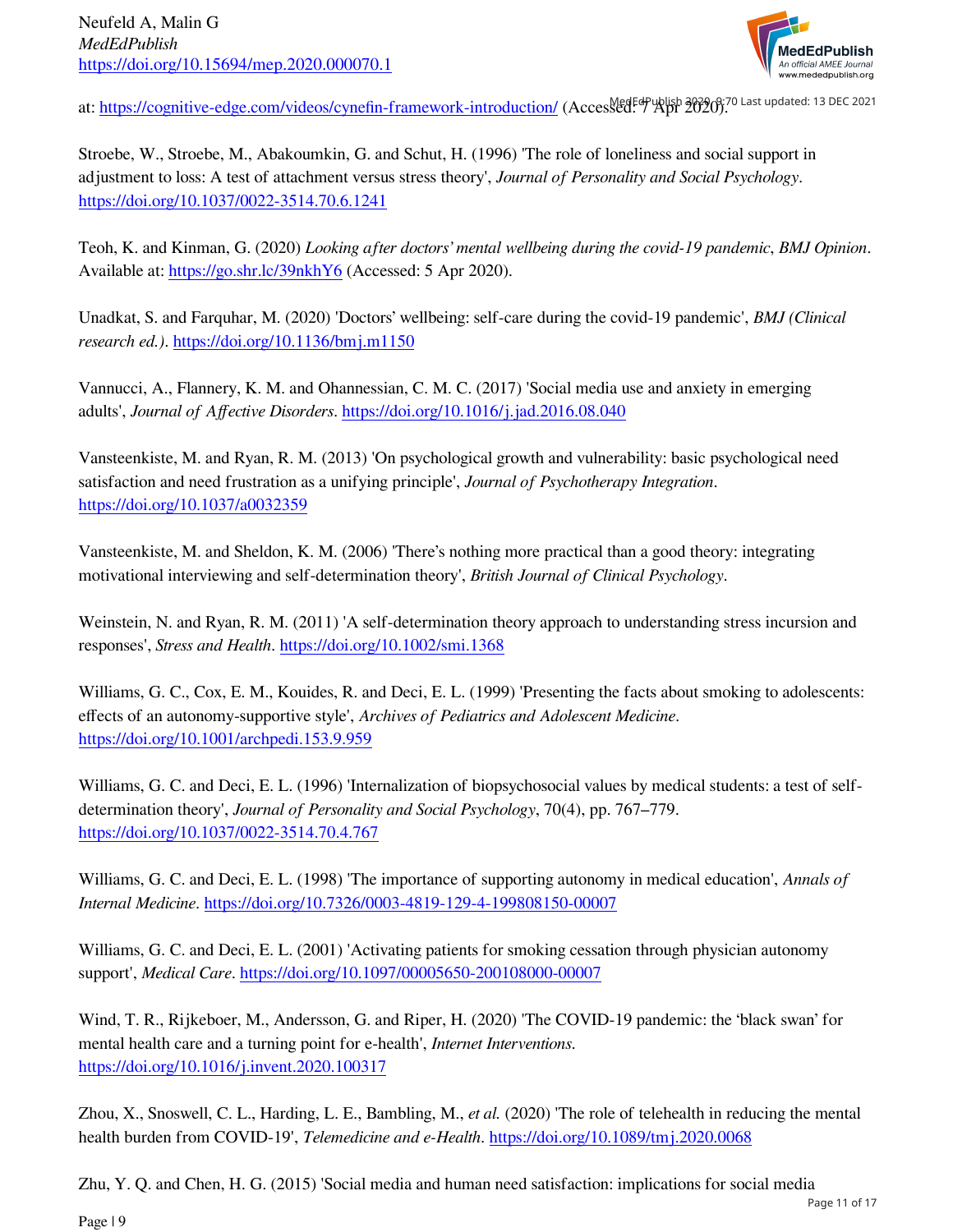

marketing', *Business Horizons*.<https://doi.org/10.1016/j.bushor.2015.01.006> MedEdPublish 2020, 9:70 Last updated: 13 DEC 2021

## **Appendices**

None.

## **Declarations**

*The author has declared that there are no conflicts of interest.*

*This has been published under Creative Commons "CC BY 4.0" [\(https://creativecommons.org/licenses/by-sa/4.0/\)](https://creativecommons.org/licenses/by-sa/4.0/)* 

## **Ethics Statement**

Ethics approval was not required for this type of manuscript.

## **External Funding**

This article has not had any External Funding

MedEdPublish: rapid, post-publication, peer-reviewed articles on healthcare professions' education. For more information please visit [www.mededpublish.org](https://www.mededpublish.org) or contact [mededpublish@dundee.ac.uk.](mailto:mededpublish@dundee.ac.uk)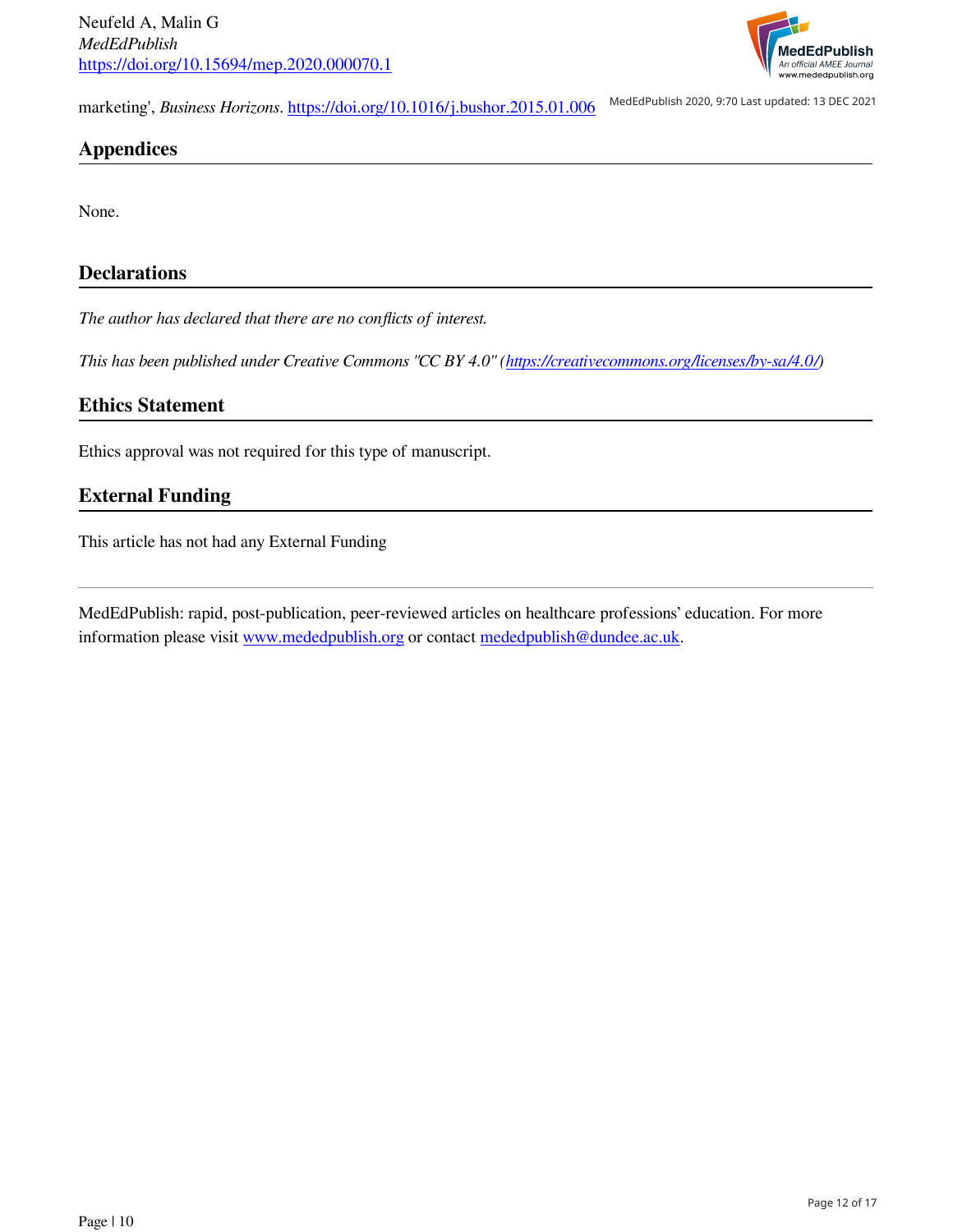# **Open Peer Review**

## **Migrated Content**

## **Version 1**

Reviewer Report 22 May 2020

#### https://doi.org/10.21956/mep.20040.r30685

© 2020 Huang Y. This is an open access peer review report distributed under the terms of the Creative Commons Attribution License, which permits unrestricted use, distribution, and reproduction in any medium, provided the original work is properly cited.

## **Yingzi Huang**

The First Affiliated Hospital, Sun Yat-sen University

This review has been migrated. The reviewer awarded 5 stars out of 5

I enjoyed reading this article and I wished I read it earlier when I was going through lasting difficult situation- Spring Festival til now in China. I especially like tip 5-reconnect with the purpose of supporting others as purpose is always less about what you want and more about what you give, which gives you something to live for and' why' that drives one forward when things are really bad.And perhaps only a purposeful meaningful life can possibly lead to transcendence of life and death despite painful memories. And Tip-12 would be extremely helpful as well-listen to hear, not to problem-solve. I would add that it's not just about listening to others but also about telling stories proactively to others, as one can reflect and reframe what happened through others' perspectives and positive feedback in difficult circumstances, where redemption, growth, love and hope are needed more than ever. Many thanks again for such an inspiring article.

**Competing Interests:** No conflicts of interest were disclosed.

Reviewer Report 27 April 2020

## https://doi.org/10.21956/mep.20040.r30678

© 2020 Shankar P. This is an open access peer review report distributed under the terms of the Creative Commons Attribution License, which permits unrestricted use, distribution, and reproduction in any medium, provided the original work is properly cited.

#### **P Ravi Shankar**

American International Medical University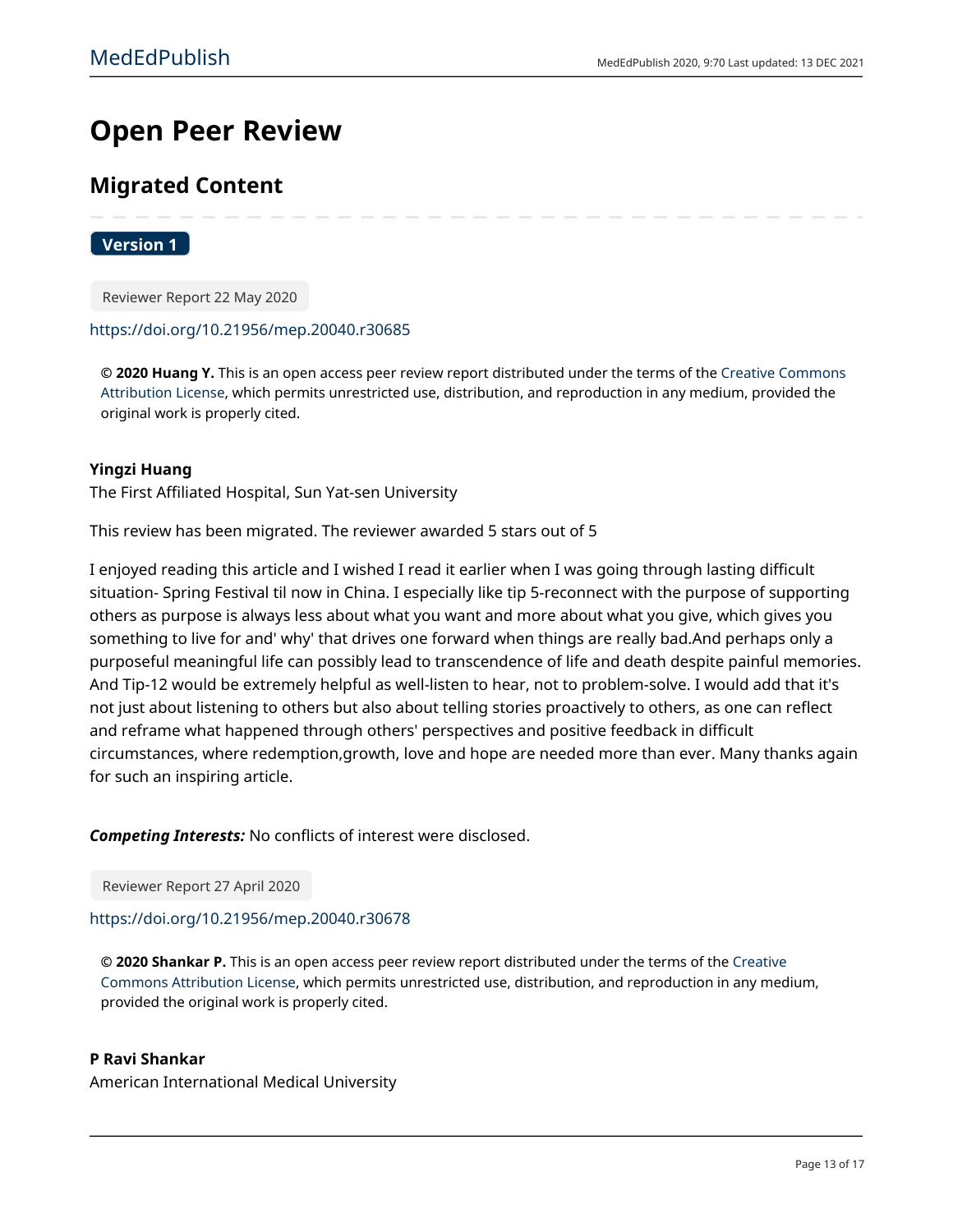This review has been migrated. The reviewer awarded 4 stars out of 5

This is an interesting write up on twelve tips to combat ill-being during the ongoing pandemic. The pandemic has placed severe restrictions on a number of aspects of daily living and has shattered the daily routine of most individuals globally. The authors base their recommendations on the self-determination theory (SDT). Providing reasons (the why) for different measures may be important. The problem with COVID-19 is that most measures do not have clear-cut evidence in support of them but still the reasoning behind these measures and their expected outcomes can be mentioned. The data is still developing and is often contradictory. Trusting individuals to be accountable is a good suggestion. Most are dealing with substantial disruptions to their life and working from environments which may not be conductive which has to be considered. Tip 6 is interesting and breaking your day into chunks and doing each chunk properly can be a way forward. I personally still wake up most days with a positive sense of energy but by the middle of the day this can often wane. Helping people become more autonomous and self-motivated is important. I have often thought and many others have commented that 'social distancing' may not be an appropriate term. We want people to stay physically distant but socially connected. Finding joy in every day things may enable you to get through your day with optimism. Medical educators, administrators and students will find this article to be of interest. The principles may also be of interest to the general reader.

## **Competing Interests:** No conflicts of interest were disclosed.

Reviewer Report 19 April 2020

## https://doi.org/10.21956/mep.20040.r30680

© 2020 Taylor D. This is an open access peer review report distributed under the terms of the Creative Commons Attribution License, which permits unrestricted use, distribution, and reproduction in any medium, provided the original work is properly cited.

## **David Taylor**

Gulf Medical University, Ajman, UAE

This review has been migrated. The reviewer awarded 5 stars out of 5

This is a really well-written paper, which takes as its framework a clearly delineated theoretical approach (Self Determination Theory). In my eyes, this is a coherent approach to developing and encouraging selfcare which will (or should) outlast the current pandemic. I found this a stimulating and delightful read. Thank you!

**Competing Interests:** No conflicts of interest were disclosed.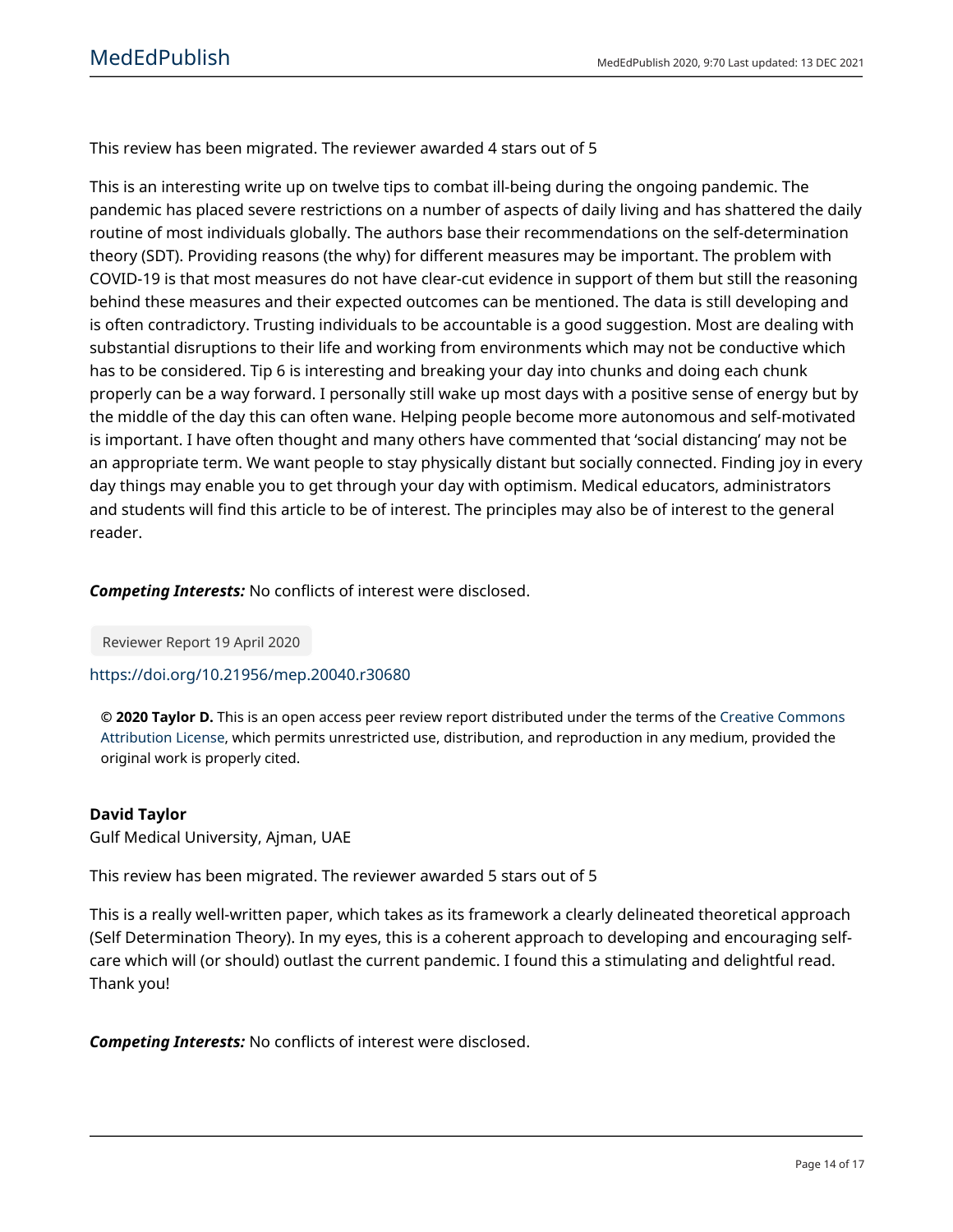Reviewer Report 18 April 2020

https://doi.org/10.21956/mep.20040.r30681

© 2020 Ghosh S. This is an open access peer review report distributed under the terms of the Creative Commons Attribution License, which permits unrestricted use, distribution, and reproduction in any medium, provided the original work is properly cited.

## Sarmishtha Ghosh

**International Medical University** 

This review has been migrated. The reviewer awarded 4 stars out of 5

The 12 tips have come at a very appropriate time when all of us - students, teachers, clinicians across the globe are trying to adjust to this sudden change in working condition. Even though we were all mentally prepared that online teaching-learning will take over the scene, but the "pandemic" induced insecurity and expectations have created such a negative frame of well being. Not everyone is capable of combating stress and maintaining a balanced life. The authors have very nicely explained each item based on psychological principles which give a strong grounding of using the tips. This article can be used by anyone in the workforce. This article will help them in restructuring their life and get the best out of the current situation.

**Competing Interests:** No conflicts of interest were disclosed.

Reviewer Report 18 April 2020

## https://doi.org/10.21956/mep.20040.r30682

© 2020 Gibbs T. This is an open access peer review report distributed under the terms of the Creative Commons Attribution License, which permits unrestricted use, distribution, and reproduction in any medium, provided the original work is properly cited.

## **Trevor Gibbs**

**AMEE** 

This review has been migrated. The reviewer awarded 5 stars out of 5

During the time of Covid-19 and for probably a lot longer after it is eventually over, there will be many paper written on the subject. It is my hope that many of these papers look at the psychological aspects of the pandemic; patients, students, carers and faculty alike. I suppose that we all have our own ways of dealing with stress, some aspects work well, some less so. This paper outlines 12 tips in keeping as well as possible, I couch that in those terms because I cannot see how anyone might not feel stress during these times. This is a well written paper which outlines 12 approaches, written in a very simple but clear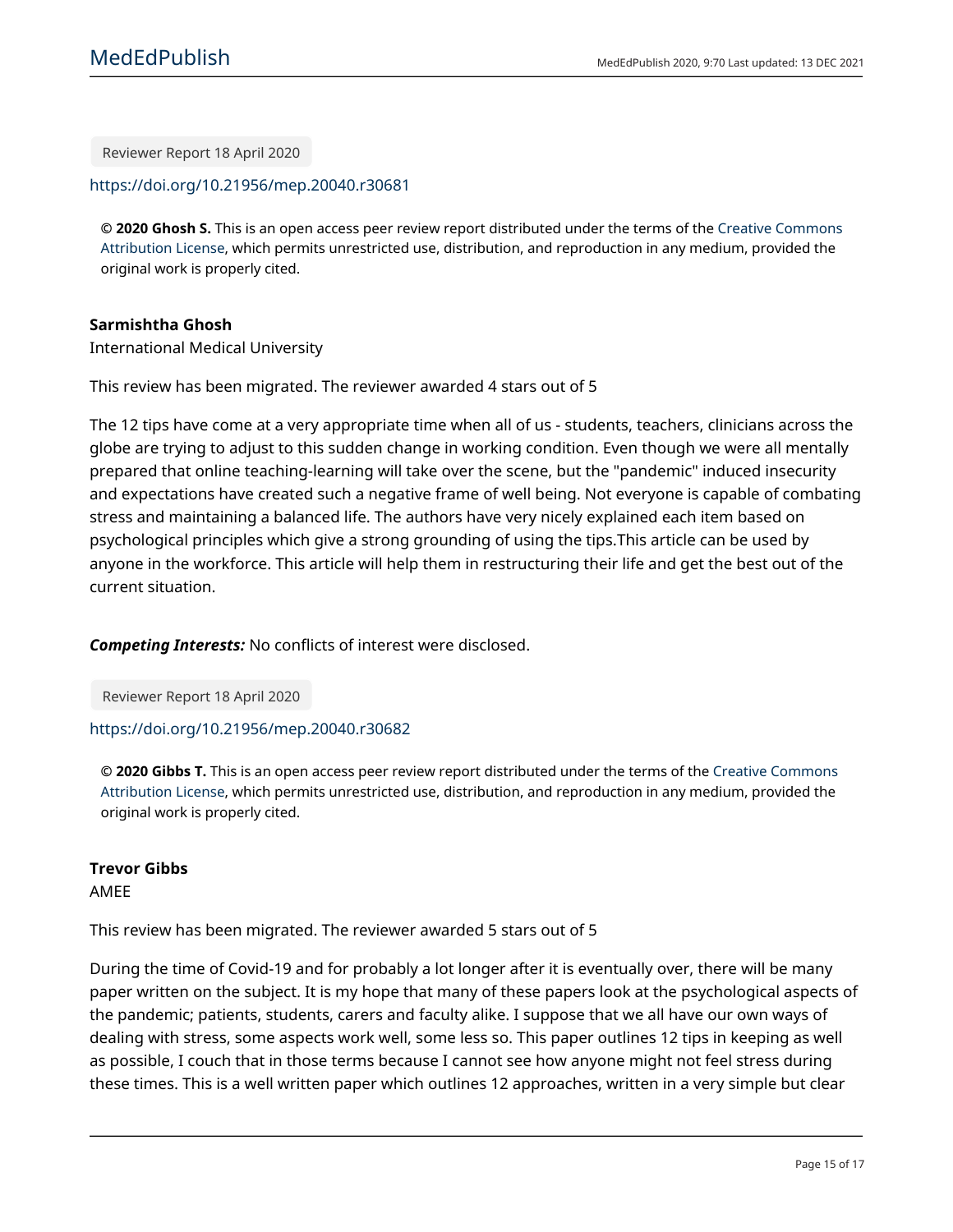way. I like the way that the authors not only add the positivity in many of the tips, but how they describe some of the drawbacks from some of the tips.I feel that this paper is appropriate for all of us!

**Competing Interests:** No conflicts of interest were disclosed.

Reviewer Report 17 April 2020

https://doi.org/10.21956/mep.20040.r30679

© 2020 Nair B. This is an open access peer review report distributed under the terms of the Creative Commons Attribution License, which permits unrestricted use, distribution, and reproduction in any medium, provided the original work is properly cited.

## **Balakrishnan Nair**

Centre for Medical Professional Development and University of Newcastle

This review has been migrated. The reviewer awarded 5 stars out of 5

I found this timely review to be very useful for my clinical and educator roles. Every tip is put in context when based on psychology. This article allowed me to reflect on my actions during the past few weeks.

**Competing Interests:** No conflicts of interest were disclosed.

Reviewer Report 17 April 2020

## https://doi.org/10.21956/mep.20040.r30683

© 2020 Silwimba F. This is an open access peer review report distributed under the terms of the Creative Commons Attribution License, which permits unrestricted use, distribution, and reproduction in any medium, provided the original work is properly cited.

## **Felix Silwimba**

University of Lusaka

This review has been migrated. The reviewer awarded 5 stars out of 5

educative, counselling and timely to health professionals

**Competing Interests:** No conflicts of interest were disclosed.

Reviewer Report 17 April 2020

https://doi.org/10.21956/mep.20040.r30684